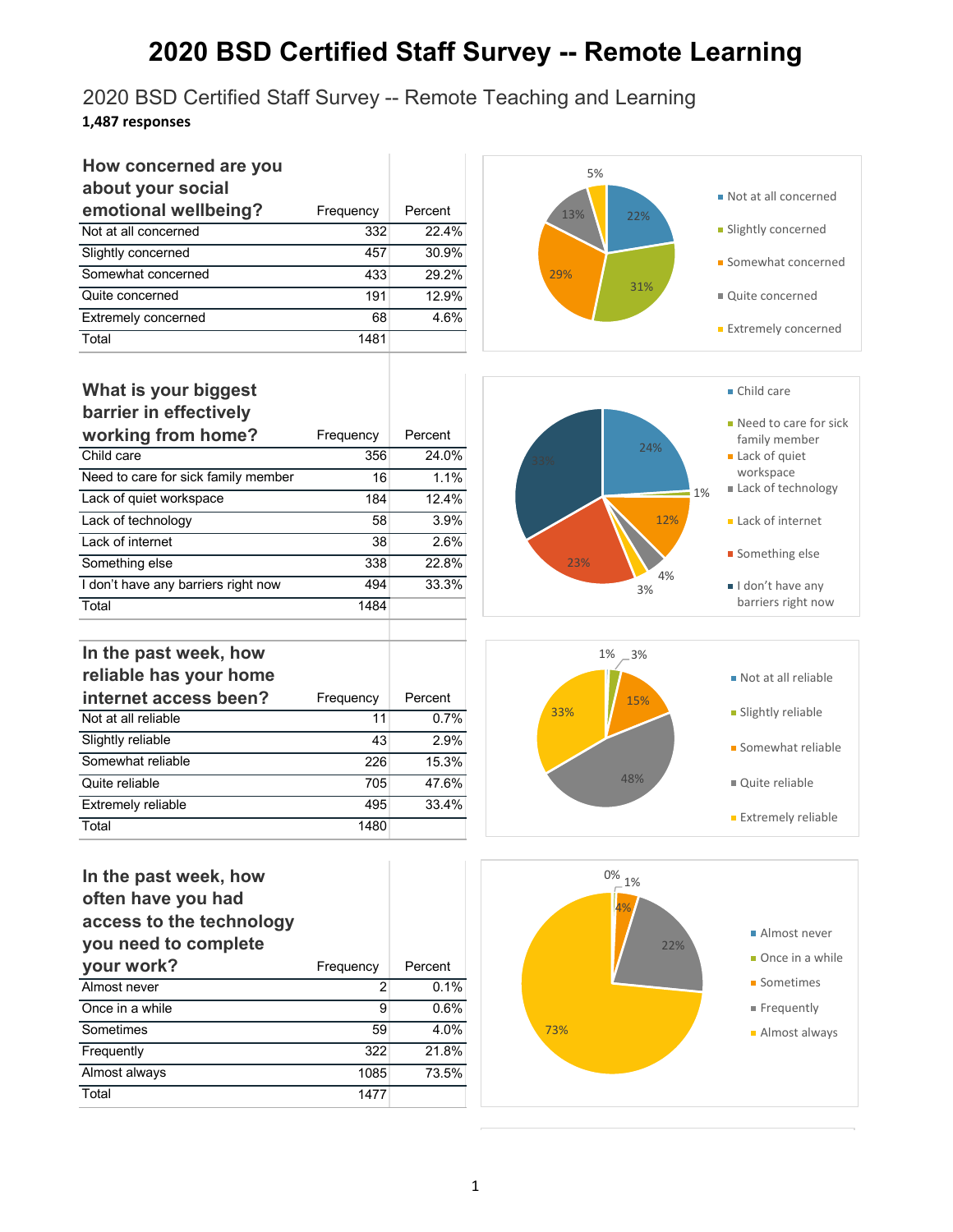## **2020 BSD Certified Staff Survey -- Remote Learning**

| How confident do you feel<br>using the technology<br>tools your school has to |           |         |
|-------------------------------------------------------------------------------|-----------|---------|
| support remote learning?                                                      | Frequency | Percent |
| Not at all confident                                                          | 11        | 0.8%    |
| Slightly confident                                                            | 97        | 6.6%    |
| Somewhat confident                                                            | 375       | 25.6%   |
| Quite confident                                                               | 625       | 42.6%   |
| Extremely confident                                                           | 358       | 24.4%   |
| Total                                                                         | 1466      |         |



#### **In the past week, how often have you interacted with colleagues through telecommunication?** Frequency Percent Almost never 26 26 1.8% Once in a while 143 9.9% Sometimes 292 20.2% Frequently 645 44.6% Almost all the time 341 23.6% Total 1447



#### **Certified Staff Teaching Subjects/Content**

| In the past week, how<br>many students have you |           |         |
|-------------------------------------------------|-----------|---------|
| communicated with?                              | Frequency | Percent |
| Almost no students                              | 21        | 1.6%    |
| A few students                                  | 394       | 30.6%   |
| About half of my students                       | 350       | 27.2%   |
| Most students                                   | 263       | 20.4%   |
| Almost all students                             | 259       | 20.1%   |
| Total                                           | 1287      |         |



| In the past week, how<br>many of your students<br>consistently participated |           |         |
|-----------------------------------------------------------------------------|-----------|---------|
| in remote learning?                                                         | Frequency | Percent |
| Almost no students                                                          | 44        | 3.4%    |
| A few students                                                              | 374       | 29.1%   |
| About half of my students                                                   | 512       | 39.8%   |
| Most students                                                               | 255       | 19.8%   |
| Almost all students                                                         | 102       | 7.9%    |
| Total                                                                       | 1287      |         |

I